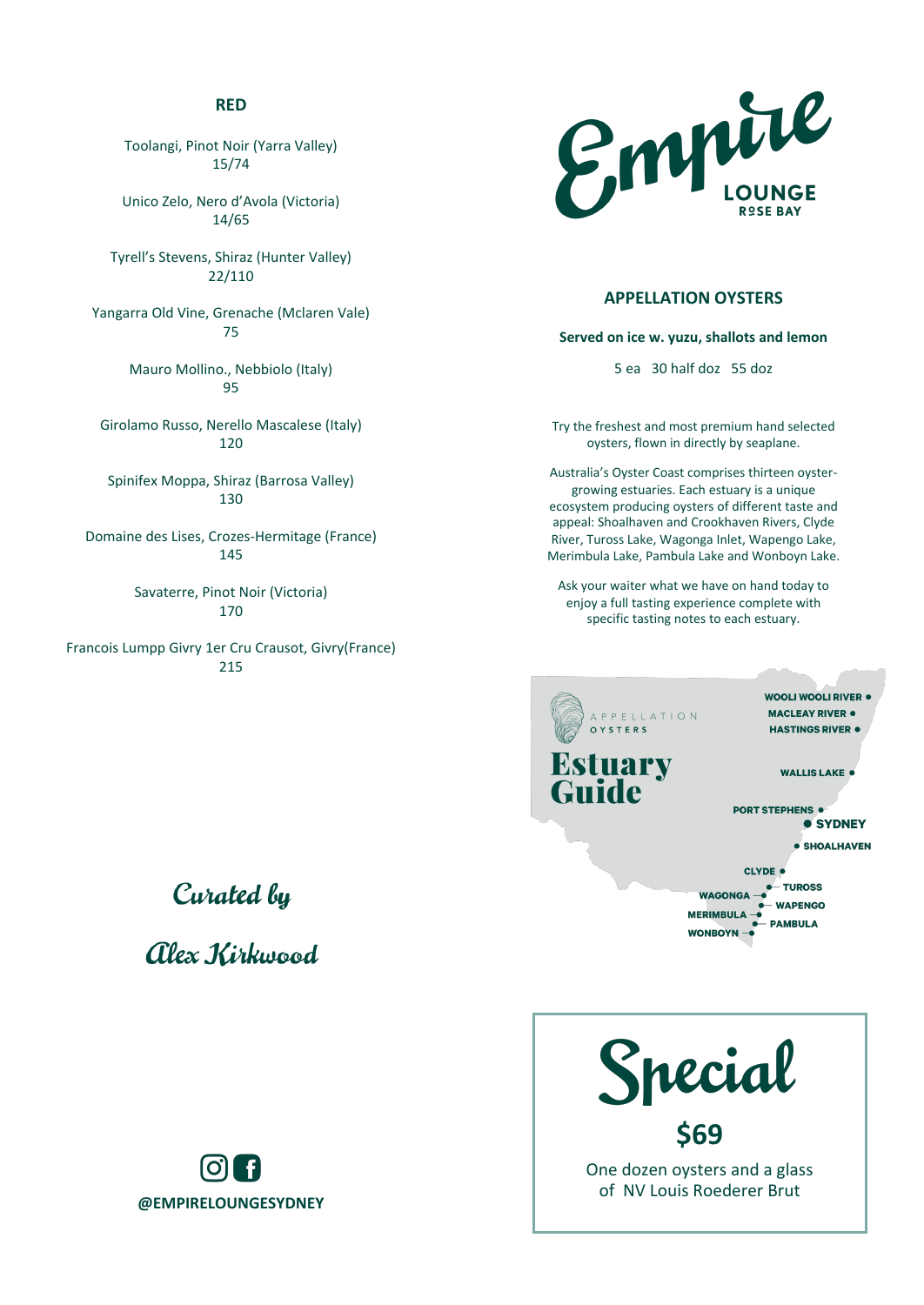#### **WHITE**

#### **BEER & CIDER**

# **SYDNEY BREWERY TAP BEERS**

Love Dale Lager 10

Paddo Pale 10

East Coast IPA 10

Sydney Cider 10

### **BEER & CIDER**

Corona 9

Stone & Wood Pacific Ale 9

Balter XPA 9

Sydney Agave Ginger Cider 9

Sydney Darlo Dark 9

James Boag's Light 9

#### **JUICE**

Apple 7

Pineapple 7

Orange 7

#### **CARBONATED**

Moda sparkling water 4

Lemonade 5

Ginger Beer 5

Ginger Ale 5

Coca Cola/Coke Zero 5

Frankland Estate, Riesling (Western Australia) 15/74 Nick Spencer, Pinot Gris(Hilltops) 16/70 

Murdoch Hill, Sauvignon Blanc (Adelaide Hill) 15/74 

Tyrell's Estate Grown, Chardonnay ( Hunter Valley) 18/ 90 

> Hiedler, Gruner Veltliner (Austria) 70

Santiago Ruiz, Albarino (France) 75 

Stargazer Tupelo Field Blend ( Tasmania) 80 

Aphelion Welkin, Chenin Blanc (Adelaide Hills) 65 

Les Quarterons, Chenin Blanc (France) 80 

Peter Zemmer, Pinot Grigio (Italy) 90 

Dönnhoff O-L Kabinett, Riesling (Germany) 120 

Tyrell's Vat 1, Semillon (Hunter Valley) 170 

TheSoufrandiere, Chardonnay (Bourgogne) 220 

#### **ORANGE**

Pyramid valley, Orange (New Zeland) 120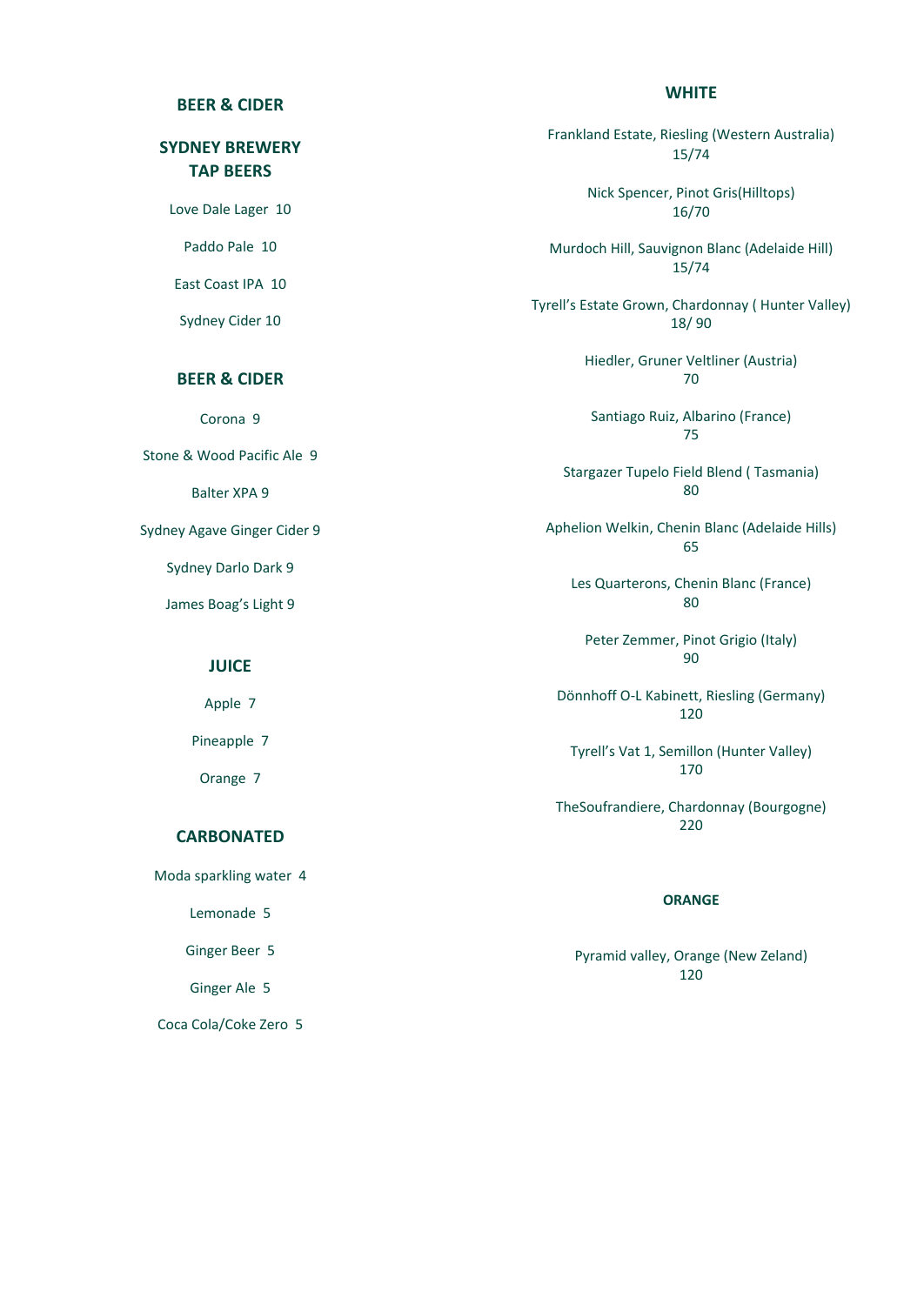#### **VODKA**

Wyborowa 12 Belvedere 14 Archie Rose 14 Beluga 14 Grey Goose 14

#### **GIN**

Beefeater 12 Aviation 14 Archie Rose 14 Four Pillars 14 Four Pillars Shiraz 15 Tanqueray 12 Tanqueray 10 15 Hendricks 14

#### **WHISKEY**

Ardberg 10yr 16 Canadian Club 12 Chivas 12 Cragganmore 12yr 14 Jack Daniels 12 Gentleman Jack 14 Glenmorangie 15yr 17 Glenmorangie 14 Glenmorangie Nectar 18 Glenmorangie 18yr 22 Jameson 12 Johnnie Walker Black 12 Johnnie Walker Double Black 14 Johnnie Walker Blue 26 Lagavulin 16yr 18 Makers Mark 12 Monkey Shoulder 12 Oban 14yr 15 Woodford Ryye 14 Talisker 10yr 14

#### **RUM**

Appletone 12yr 16 Bundaberg 12 Geramana Cachaca 14 Havana 3yr 12 Havana 7yr 14 Plantation Pineapple 15 Plantation Dark 14 Plantation OFTD 15 Sailor Jerry 12 Zacapa 23 16

#### **TEQUILA**

Claze Azul Reposado 30 Don Julio Blanco 13 Don Julio Reposado 15 Don Julio 1942 28 Olmeca Blanco 12 Olmeca Reposado 12 Patron Anejo 20

#### **COGNAC**

Drouet XO 19 Remy Martin VSOP 16

#### **LIQUEURS**

Aperol 11 Campari 10 Chartreuse 10 Cointreau 10 Frangelico 10 Grand Mariner 10 Kahlua 10 Pernod 12